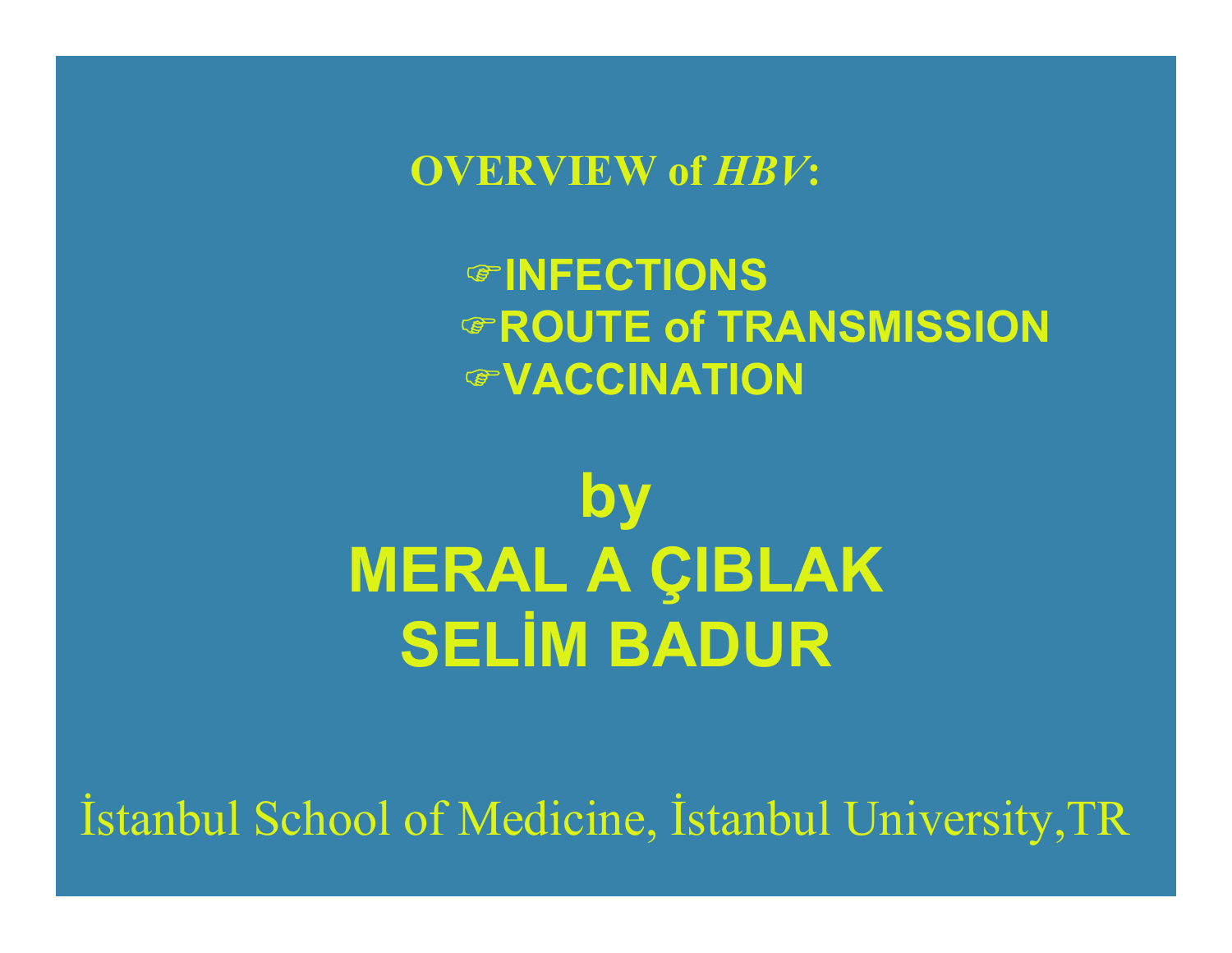# **TURKEY**

**POPULATIONUrban Population 59,01 % Rural Population 40,99 %**

**Ages 0-14 29.7 % Ages 20-24 9.9 % Ages 25-45 29.3 % OVER 45 31.1%**

**<sup>~</sup>72 million**

1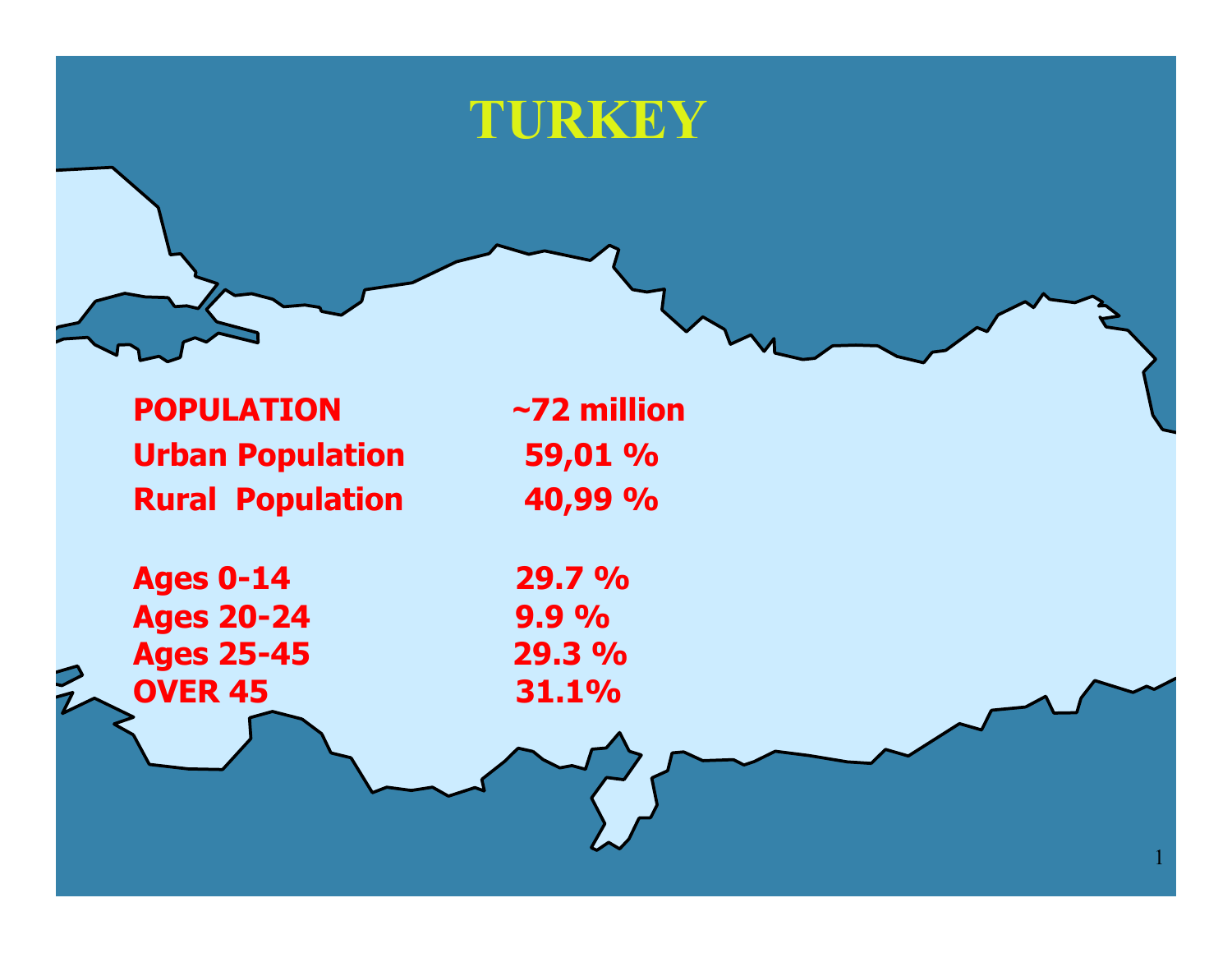#### **Turkey**

#### **A Country of "Intermediate Endemicity" for HBV Infections**

¾**3-8 % of population is (+) for HBsAg**  ¾**1/3 of the population is (+) forAnti-HBs Characteristics of HBV Infections inTurkey** ¾**HDV co/superinfection** ¾**Precore Mutants** ¾**Genotype D (>99 %)**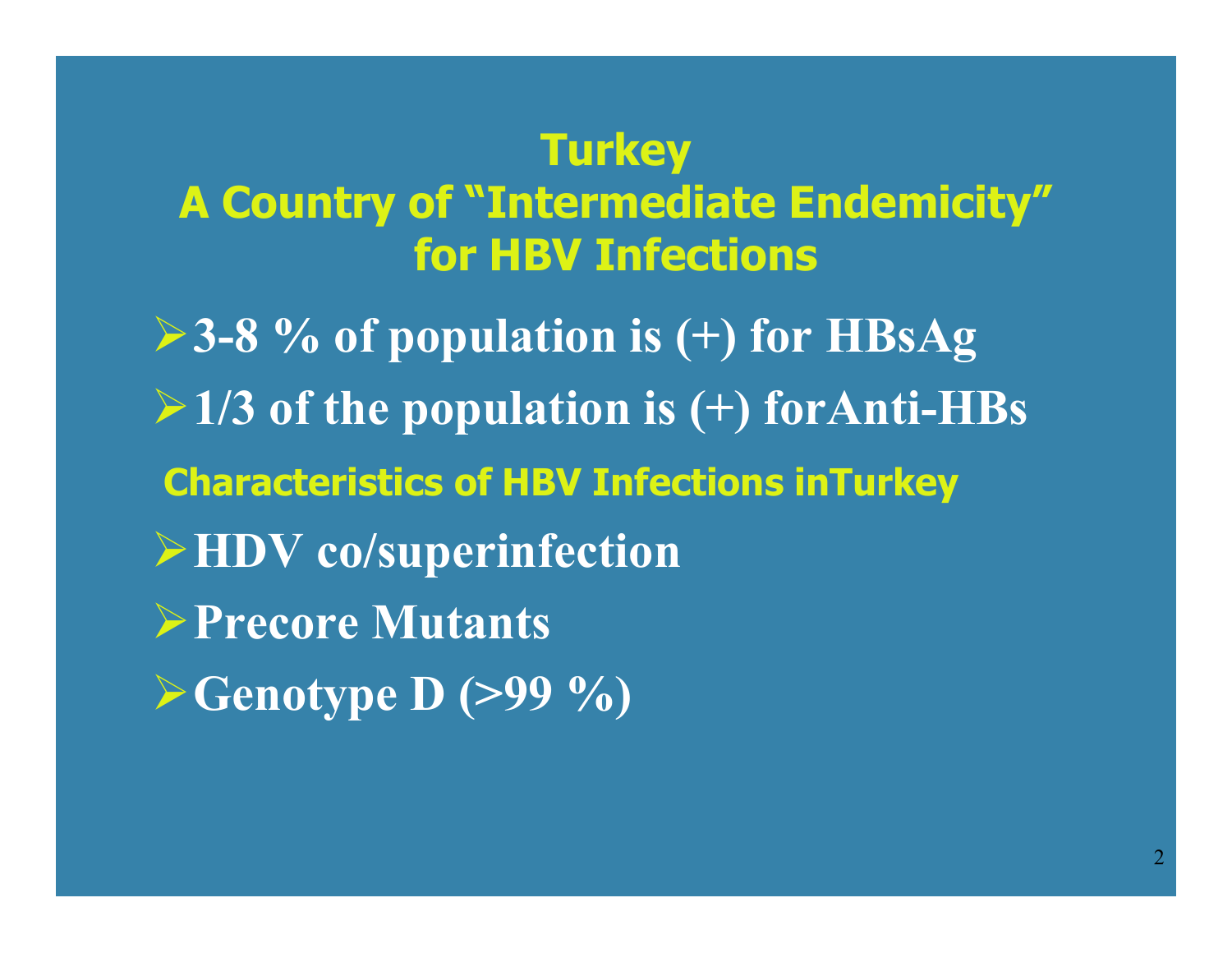# **Number of Hepatitis B Cases**



*Data from MoH, Turkey*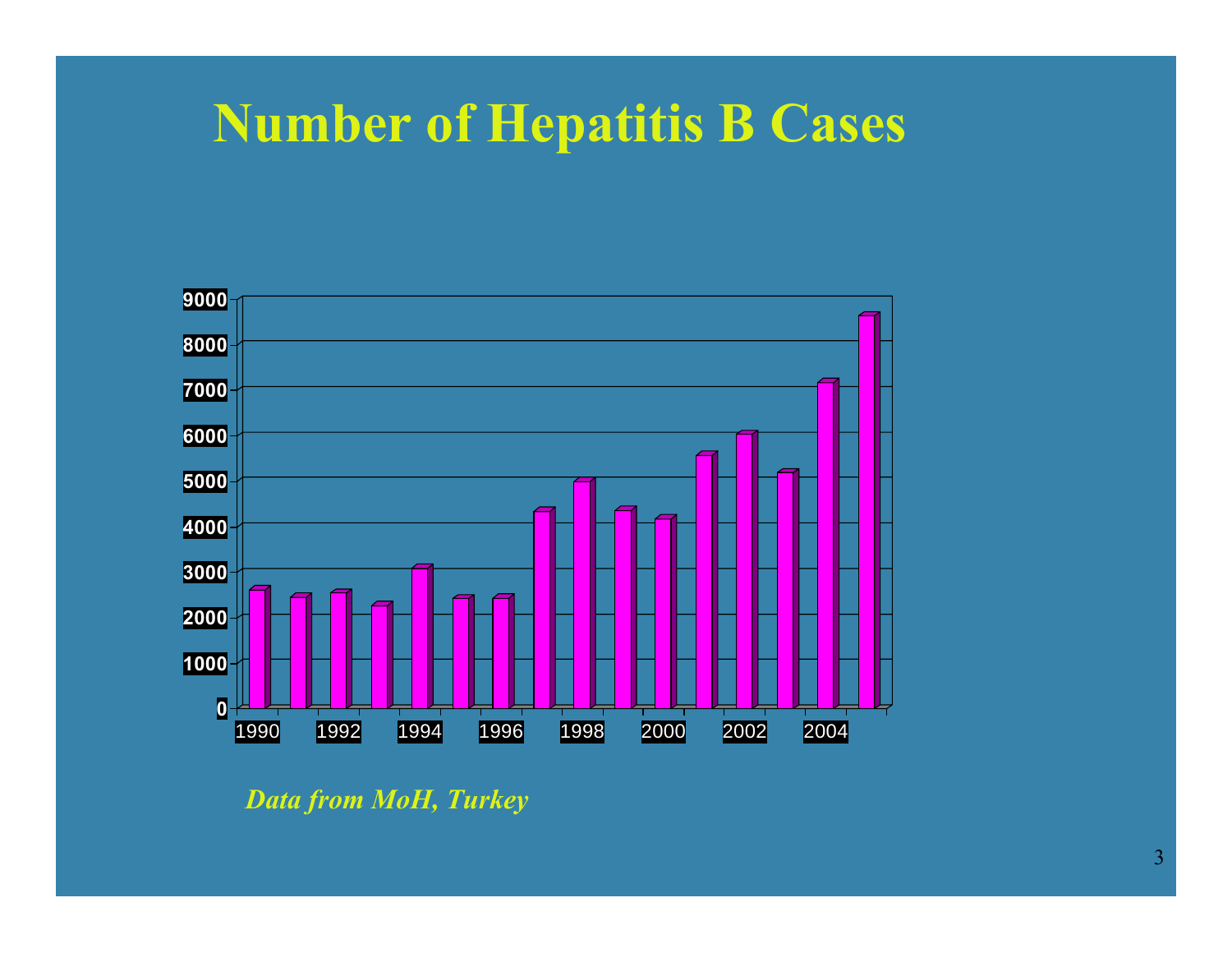#### **AETIOLOGICAL CLASSIFICATION OF HOSPITALIZED ACUTE VIRAL HEPATITIS CASES IN TURKEY (ADULTS)**

| <b>CITY</b>     | <b>STUDY</b>            | N    | <b>HBV</b> | <b>HAV</b> | HICV                        | HIEW                 |
|-----------------|-------------------------|------|------------|------------|-----------------------------|----------------------|
|                 | <b>GROUP</b>            |      | (0/0)      | (9/0)      | $(\sqrt[6]{0})$             | $(\sqrt[\alpha]{a})$ |
| <b>ANKARA</b>   | <b>Kurt, 1995</b>       | 1022 | 76.0       | 17.1       | 6.8                         | MA                   |
| <b>BURSA</b>    | <b>Mistik, 1998</b>     | 135  | 55.2       | 42.3       | 2.2                         | MA                   |
| DİYARB.         | Geyik, 1998             | 148  | 61.1       | 22.9       | 2.0                         | 14.8                 |
| <b>İSTANBUL</b> | $\ddot{O}$ zgüneş, 1998 | 720  | 68         | 26         | $\mathbb{1}$ . $\mathbb{4}$ | MA                   |
| <b>İZMİR</b>    | <b>Okan</b> , 2000      | 518  | 61.3       | 28.1       | 2.0                         | MA                   |
| <b>TOTAL</b>    |                         | 4471 | 60.4       | 27.5       | 5.5                         | 0.5                  |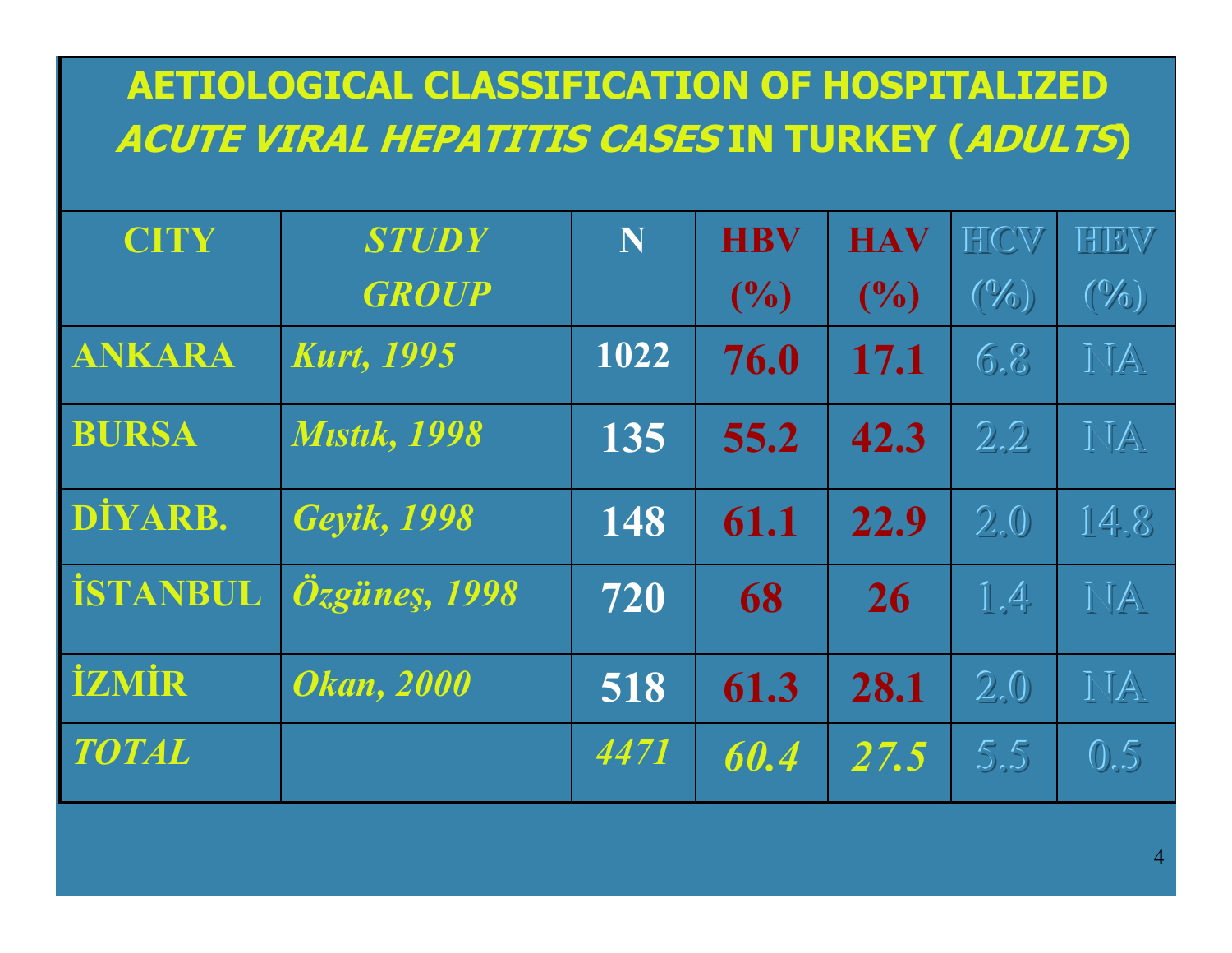#### **AETIOLOGICAL CLASSIFICATION OF HOSPITALIZED ACUTE** *VIRAL HEPATITIS CASES* **IN TURKEY (***CHILDREN )*

| <b>CITY</b>     | <b>STUDY</b>                     | N   | <b>HBV</b> | <b>HAV</b> | HICV                                                  |
|-----------------|----------------------------------|-----|------------|------------|-------------------------------------------------------|
|                 | <b>GROUP</b>                     |     | (9/0)      | (9/0)      | $(\sqrt[\alpha]{a})$                                  |
| ADANA           | <b><i><u>Sahin, 1998</u></i></b> | 338 | 35.8       | 38.6       | 0.5                                                   |
| <b>ANKARA</b>   | <b><i>Uysal, 1998</i></b>        | 364 | 7.7        | 87.9       | $\mathbb{Q}^{(2)}$                                    |
| <b>İSTANBUL</b> | <i><b>Sidal, 1990</b></i>        | 160 | 24.0       | 66.0       | $\Pi(0,0)$                                            |
| <b>TOTAL</b>    |                                  | 912 | 22.4       | 63.1       | $\widehat{\mathbb{Z}}_{\epsilon}\widehat{\mathbb{H}}$ |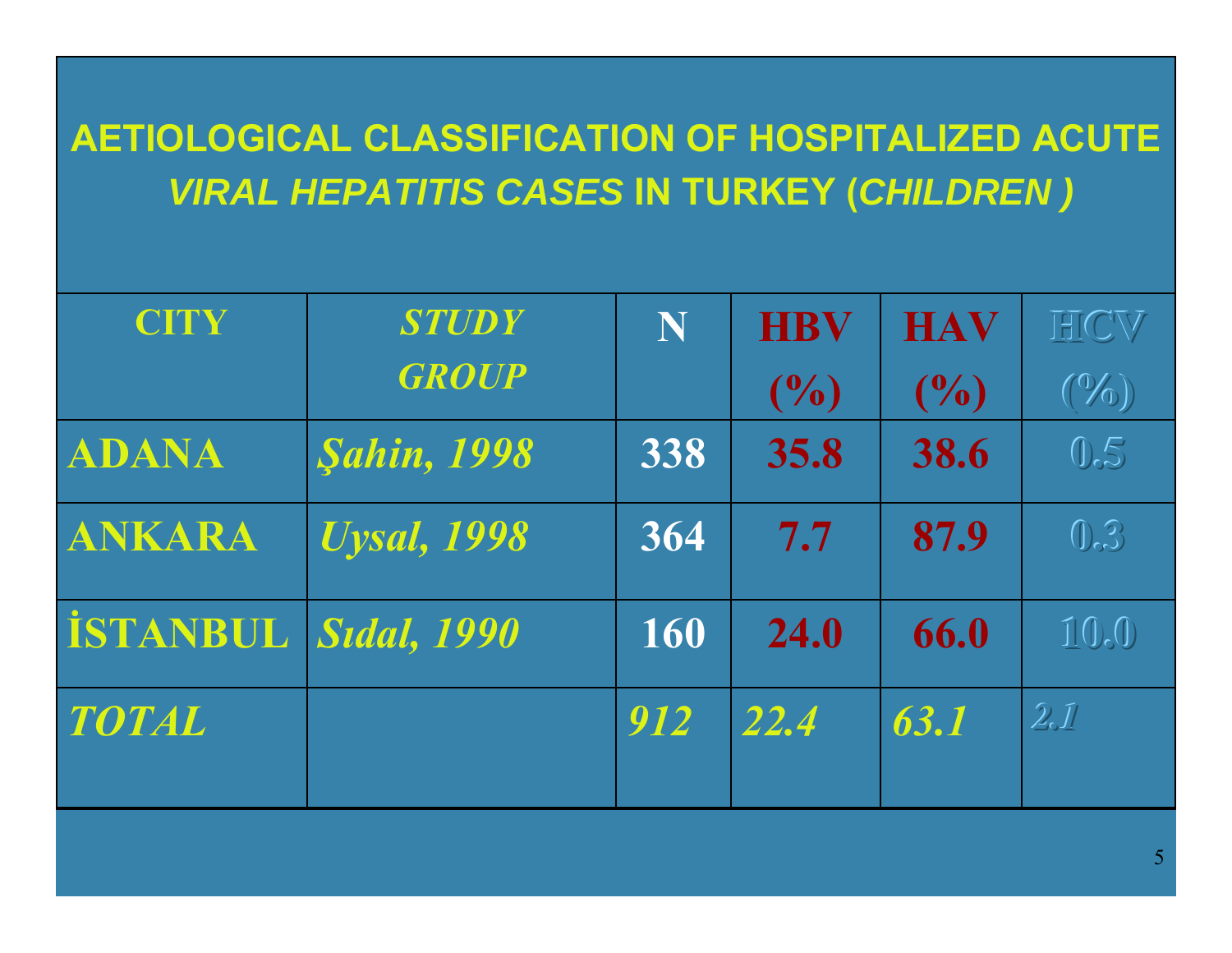#### **AETIOLOGICAL CLASSIFICATION OF CHRONIC HEPATITIS IN İSTANBUL (%)**

| YEAR      | <b>HBV</b> | <b>HCV</b> | HIBW<br>苄 | HIBV<br>녺                       | OTOI<br>$\mathbb{M}$ e       | CRYPTO-                         | DRUG                            |
|-----------|------------|------------|-----------|---------------------------------|------------------------------|---------------------------------|---------------------------------|
|           |            |            | HIDW      | HCW                             |                              |                                 |                                 |
| 1991-1994 | 56         | 23         | 6.8       | $\mathfrak{B}$                  | 1.5                          | $\overline{0}$ , $\overline{7}$ | $\overline{0}$ , $\overline{7}$ |
| $n = 296$ |            |            |           |                                 |                              |                                 |                                 |
| 1994-1997 | 46.5       | 35         | 4.5       | $\mathfrak{B}$                  | 1.5                          | 0, 2                            | 0.2                             |
| $n = 527$ |            |            |           |                                 |                              |                                 |                                 |
| 1998-2001 | 56.9       | 38.1       | 2.9       | $\overline{0}$ . $\overline{7}$ | $\mathbb{I}$ . $\mathcal{Q}$ | $\textcircled{\small{1}}$       | $\bigcirc$                      |
| $n=1104$  |            |            |           |                                 |                              |                                 |                                 |

*Ökten A, 2005, İstanbul*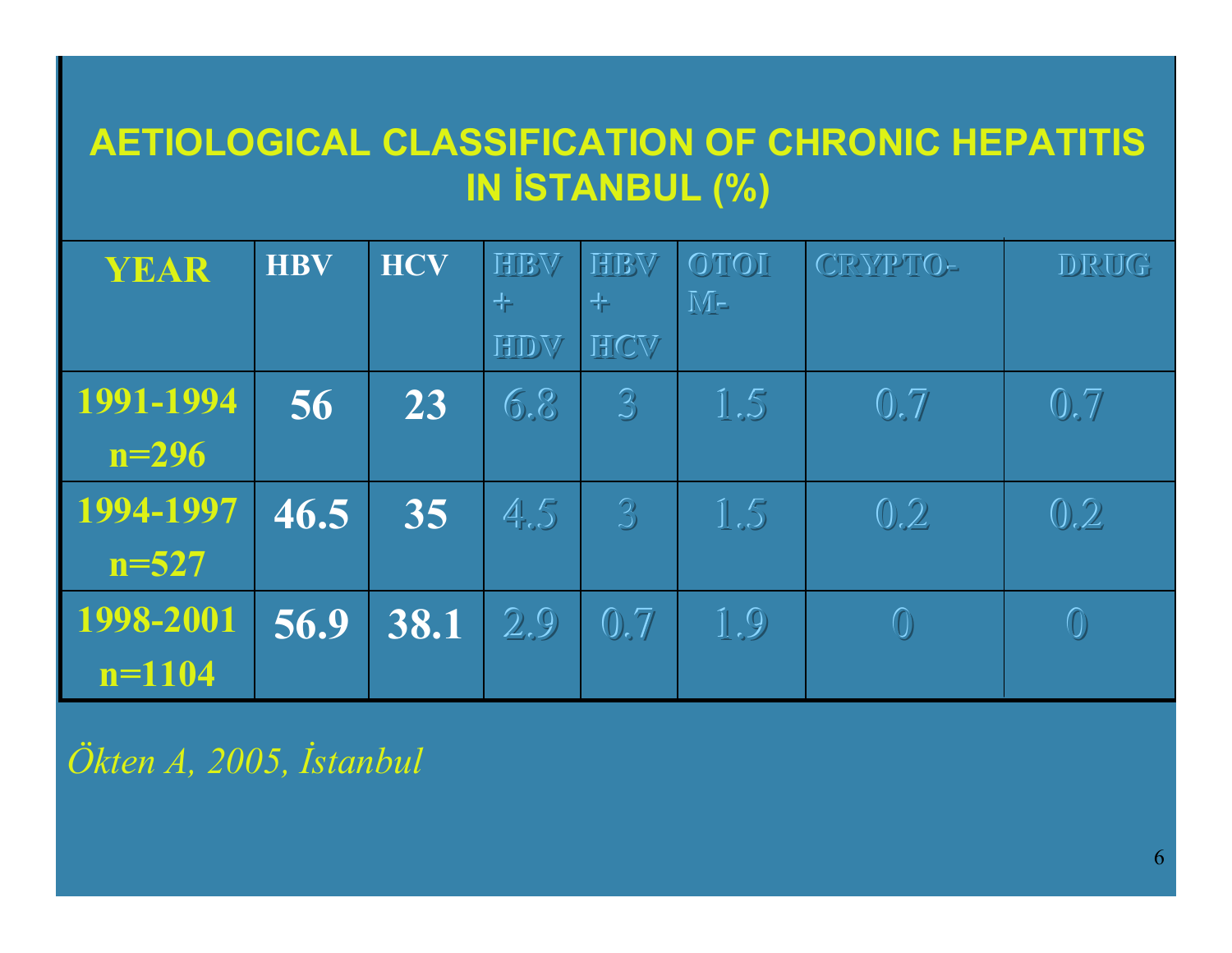#### **AETIOLOICAL CLASSIFICATION of CIRRHOSIS IN İSTANBUL (% )**

| YEAR                   | <b>HBV</b> | <b>HCV</b> | <b>HIDW</b> | <b>HIBV+</b><br>HICV | ALCO | <b>CRYP</b> | MISC                                        |
|------------------------|------------|------------|-------------|----------------------|------|-------------|---------------------------------------------|
| 1990-1993<br>$n = 436$ | 56.5       | 25.2       | 14.6        | 3.7                  | 12.6 | 22.7        | $\bigotimes$                                |
| 1994-1997<br>$n = 393$ | 42.6       | 34.5       | 15.7        | 1.2                  | 10.9 | 16.8        | 12.8                                        |
| 1998-2001<br>$n = 573$ | 45.9       | 31.3       | 19.6        | 3.2                  | 12.4 | 16.4        | $\overline{1}\overline{2}$ , $\overline{1}$ |

*Ökten A, İstanbul, 2005*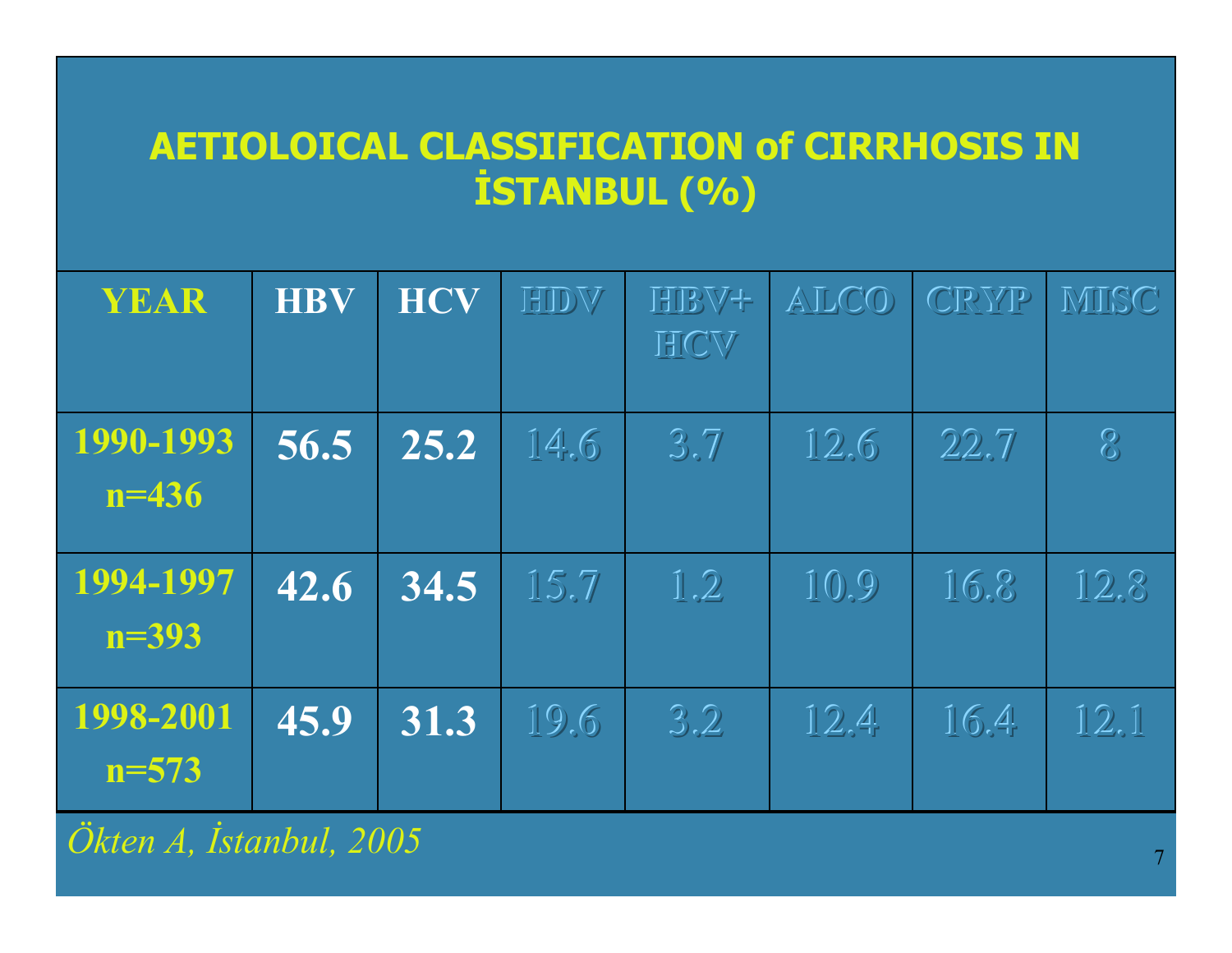#### **COMPARISON of AETIOLOGICAL CLASSIFICATION OF** *HEPATOCELLULAR CARCINOMA*

|                | <b>Low Risk Countries</b><br>(America-Europe)<br>(9/0) | <b>Turkey</b><br>$(\frac{0}{0})$ | <b>High Risk</b><br><b>Countries</b><br>(Africa-Asia)<br>(9/0) |
|----------------|--------------------------------------------------------|----------------------------------|----------------------------------------------------------------|
| <b>HBV</b>     | $\leq$ 15                                              | 56                               | 60                                                             |
| HCV            | 60                                                     | 21                               | $\leq 10$                                                      |
| <b>ALCOHOL</b> | $\leq$ 15                                              | 16                               | 11-30                                                          |
| <b>CRYP.</b>   | $\mathbf{r}$                                           | 13                               | $\Box$                                                         |

*Ökten A et al., İstanbul, 2005*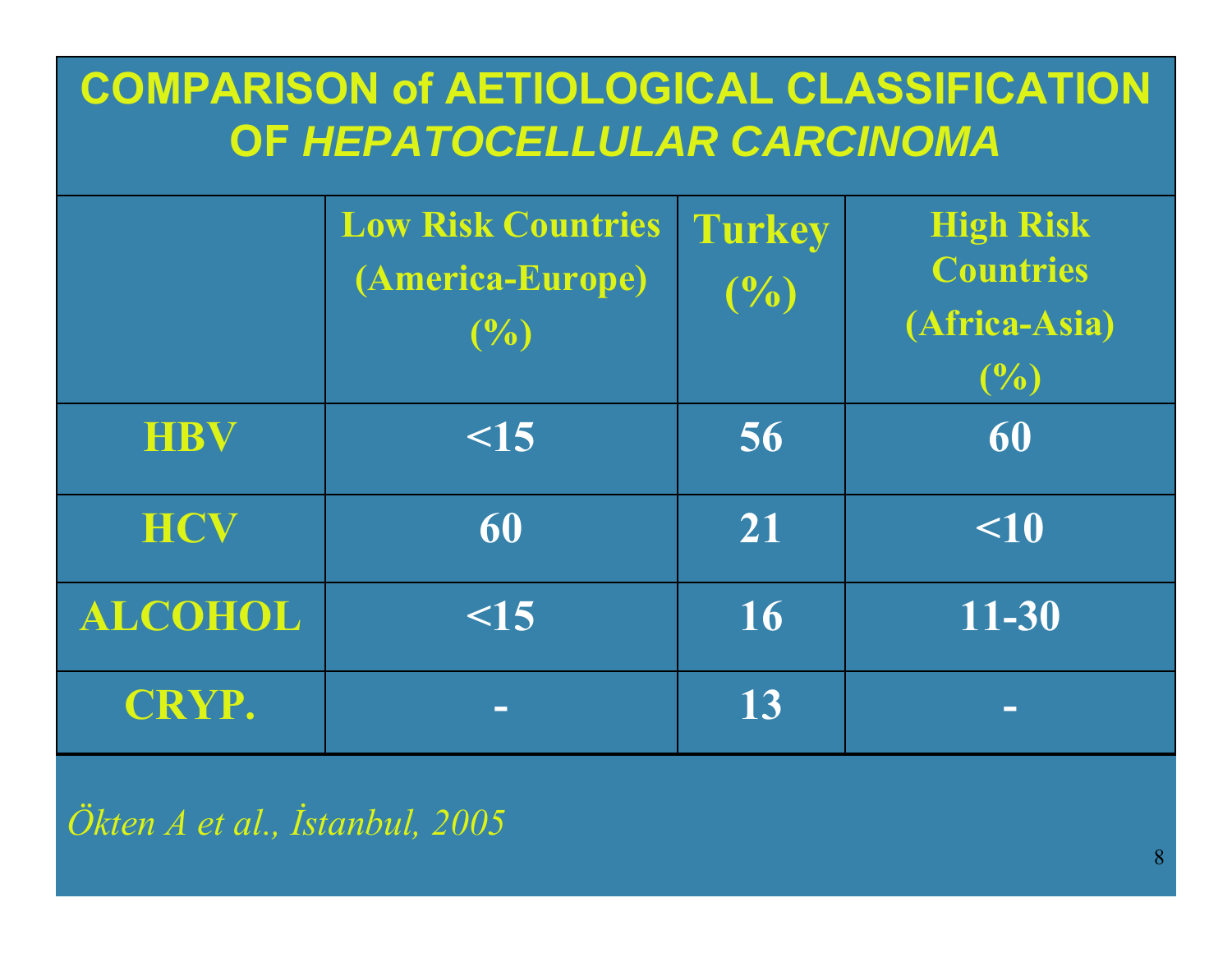#### **Regional Differences in HBsAg/Anti-HBs Positivity (%)**

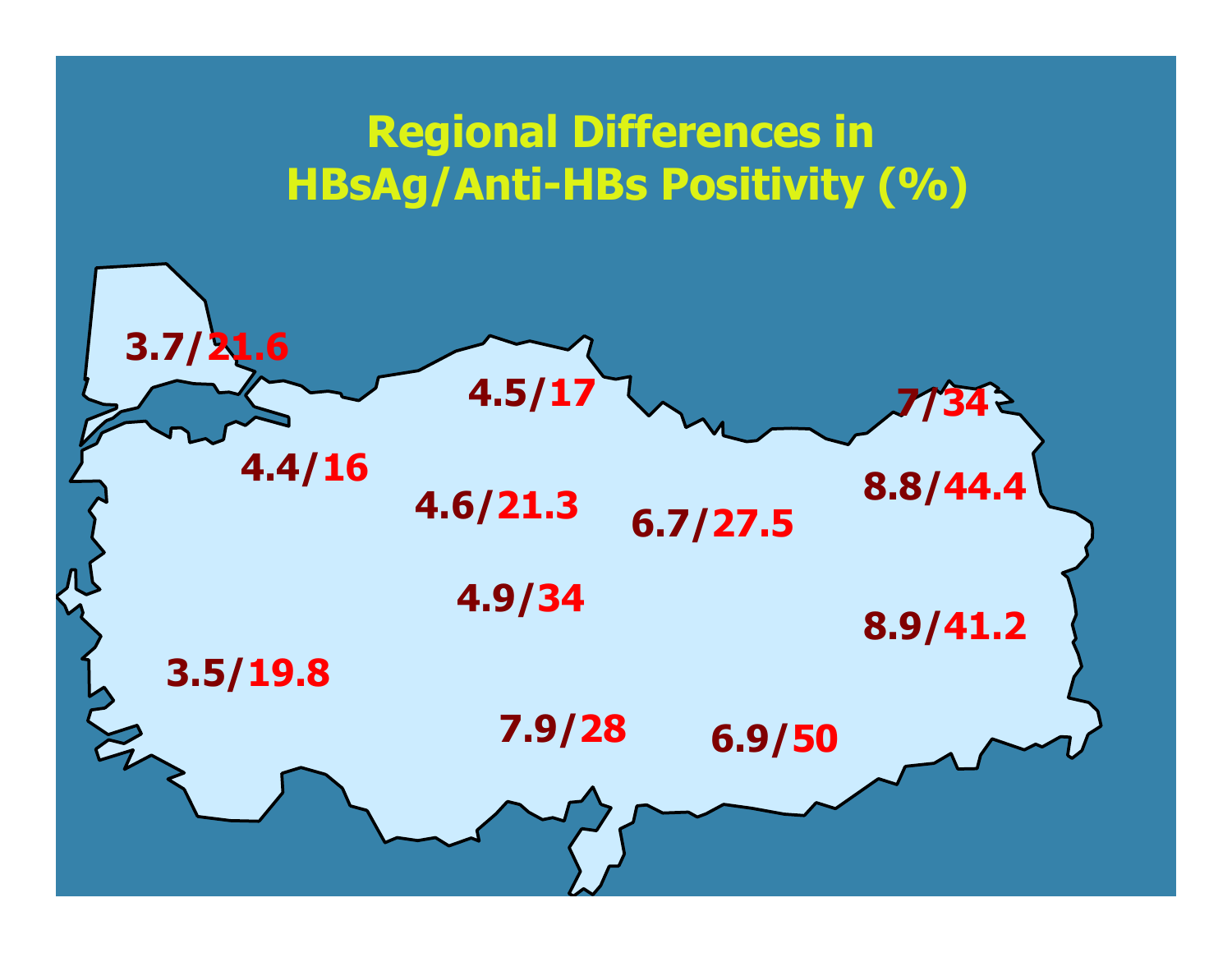# **WHY REGIONAL DIFFERENCES?**

¾ **Poor socio-economic status**

¾ **Traditional life-styles**

¾ **Infrastructure**

¾ **Lack of access to "sufficient" health services**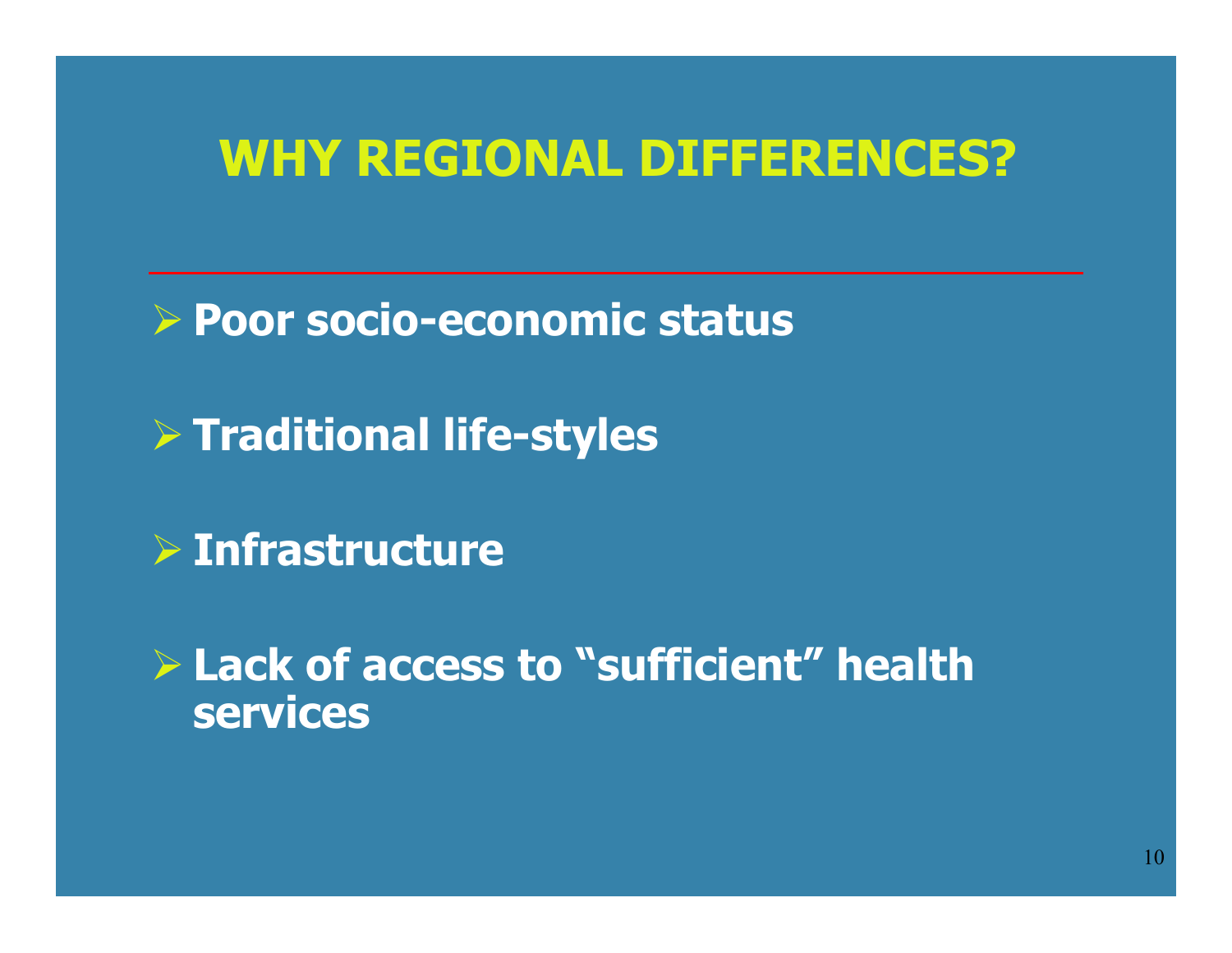

*Şahin, 1998, Adana Yousefi, 1999, Ankara Pahsa, 1999, İstanbul*

*Tansuğ, 1999, İzmir Emiroğlu, 2000, Şırnak*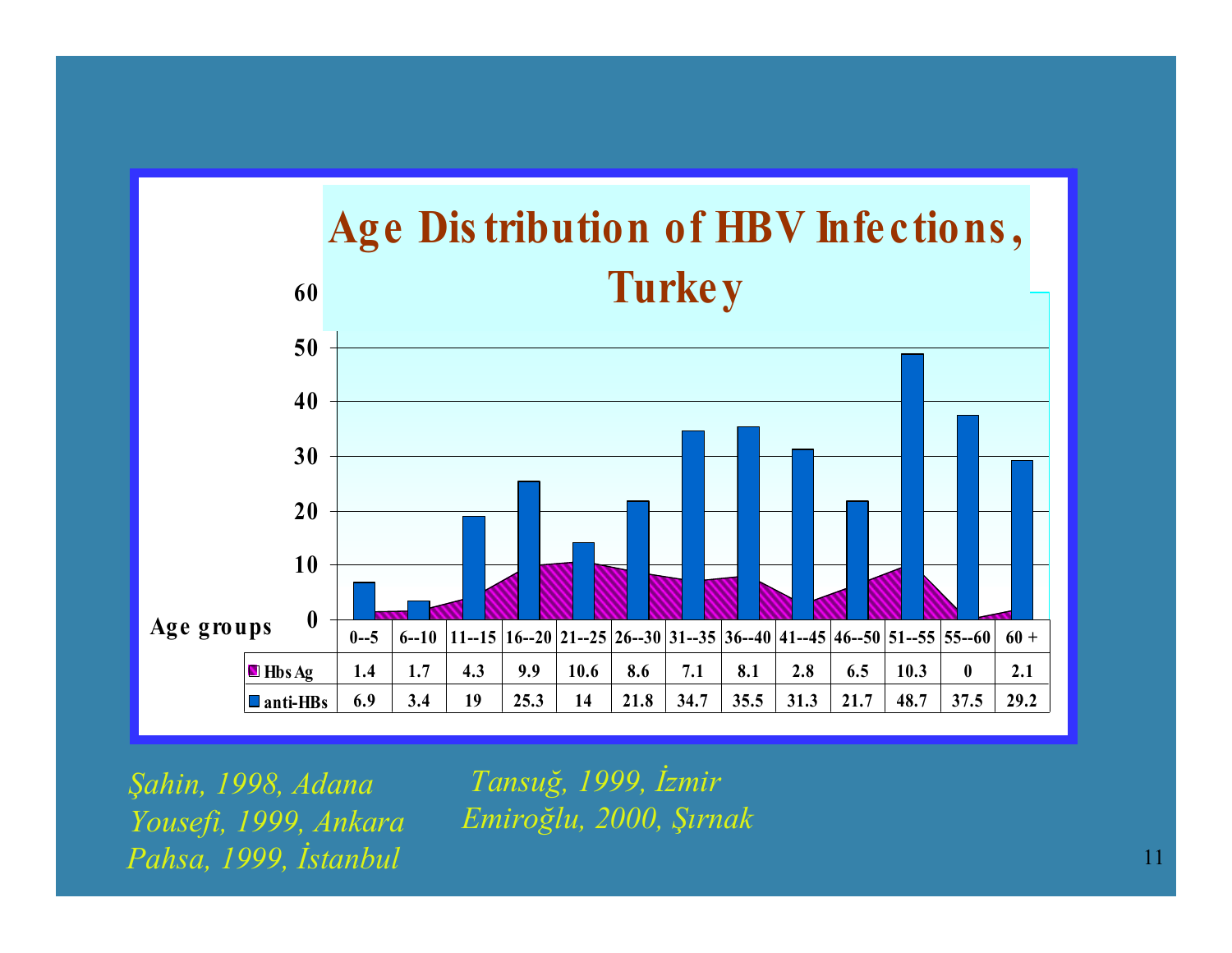# **Anti-HBc Positivity in Various Age Groups**

| Age Group           | Number | Anti-HBc Positivity (%) |
|---------------------|--------|-------------------------|
| $0 - 1$             | 57     | 1.8                     |
| $2 - 5$             | 132    | 0.8                     |
| $6 - 10$            | 178    | 1.7                     |
| $11 - 14$           | 147    | 6.8                     |
| 15-19               | 203    | 11.8                    |
| <b>Total Number</b> | 717    | 5.4                     |

#### *Oktun M et al., 2001, Edirne*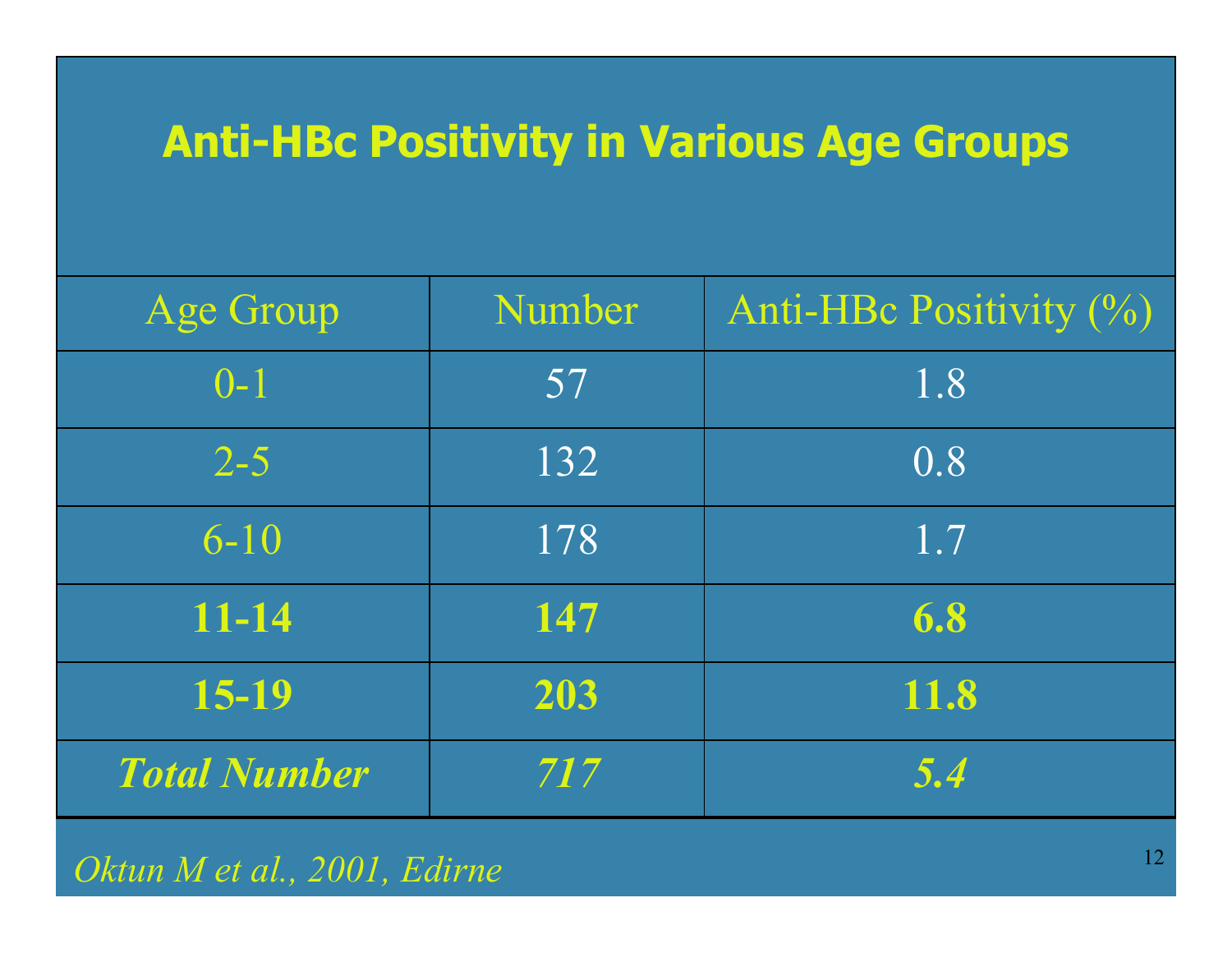#### **HBV Seropositivity in Children at a Children's Shelter**

| <b>Age Group</b> | <b>Number</b> | <b>HBV</b><br><b>Seropositivity (%)</b> |
|------------------|---------------|-----------------------------------------|
| $0-6$            | 32            | 25                                      |
| $7 - 12$         | 45            | 63                                      |
| $13 - 22$        | 40            | 60                                      |

#### *Mıkla Ş et al., 1995, İstanbul*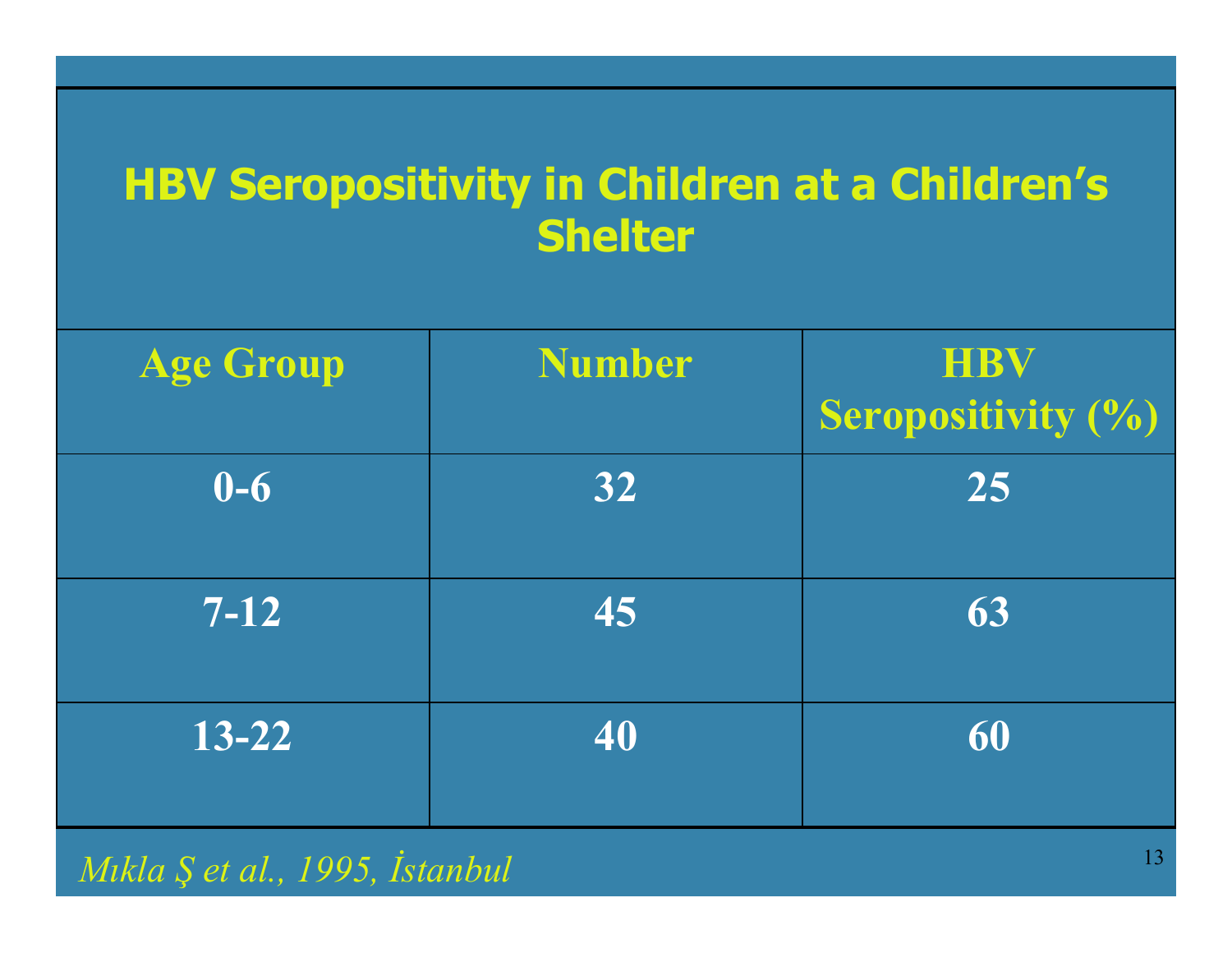#### **Age Distribution of HBV Cases, Turkey (1997-2005)**

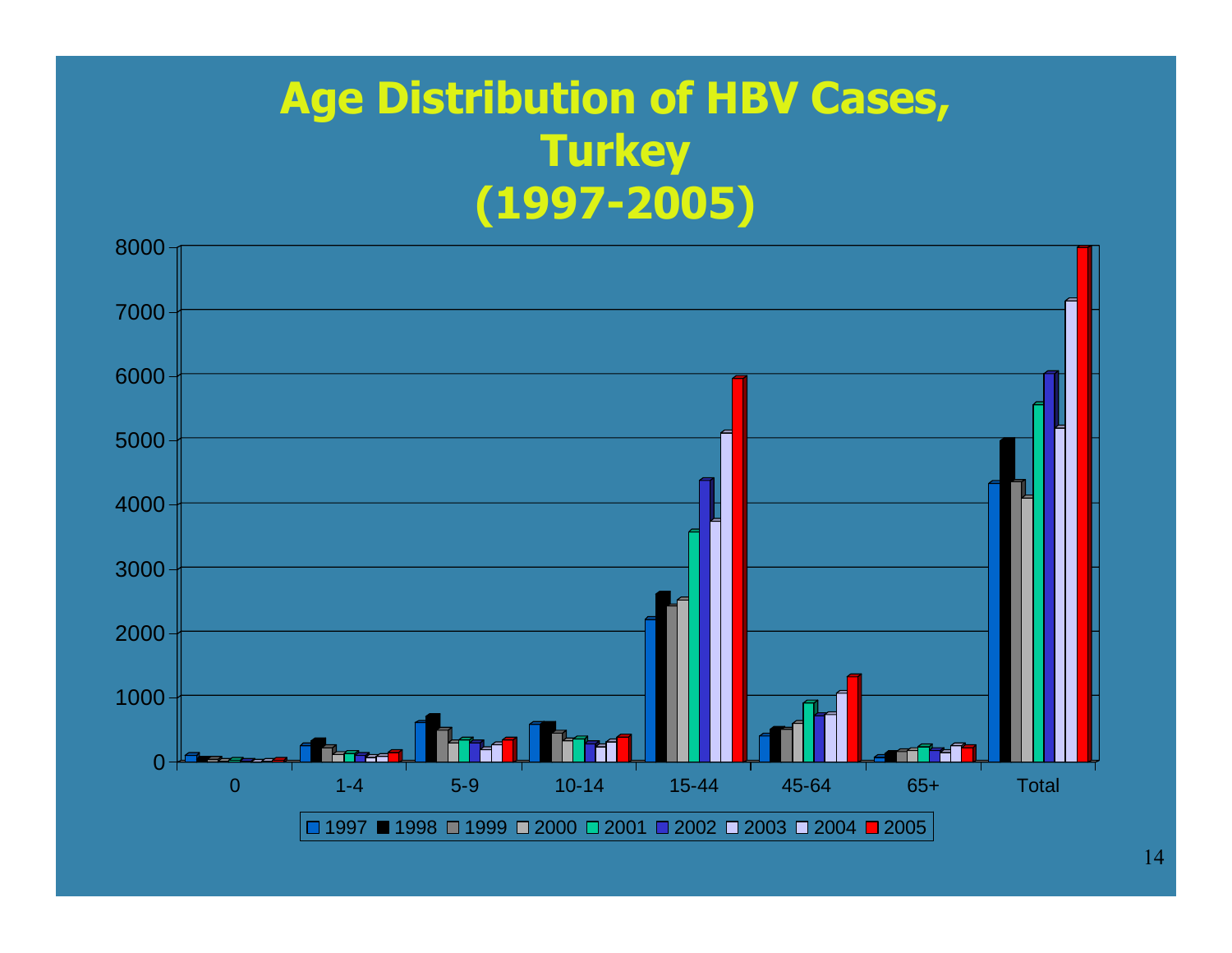#### **Routes of Transmission for Acute HBV Cases**

| <b>Probable Route</b>                                                                      | <b>USA</b><br>(%)        | FR<br>(%)               | TR <sup>1</sup><br>(%) | TR <sup>2</sup><br>(%)   |
|--------------------------------------------------------------------------------------------|--------------------------|-------------------------|------------------------|--------------------------|
| <b>Unknown</b>                                                                             | 26                       | 31.5                    | 44.4                   | 38.1                     |
| <b>Sexual</b>                                                                              | 55                       | 34                      | 9.2                    | 1.03                     |
| <b>IVDU</b>                                                                                | 12                       | 25                      | $\overline{0.2}$       | $\overline{\phantom{a}}$ |
| <b>Close Contact</b>                                                                       | $\overline{\mathcal{A}}$ | $\overline{\mathbf{4}}$ | 7.5                    | 8.2                      |
| <b>Surgical Intervention</b>                                                               | $\overline{2}$           | $\overline{2}$          | 22.1                   | 38.1                     |
| <b>Others</b><br>$\blacksquare$ 1 1 1 1 1 $\Lambda$ $\Lambda$ $\blacksquare$ 1 1 $\Lambda$ |                          | 2.5                     | 15.2                   | 14.4                     |

*1 Mıstık, 1997 2 Birengel, 2003*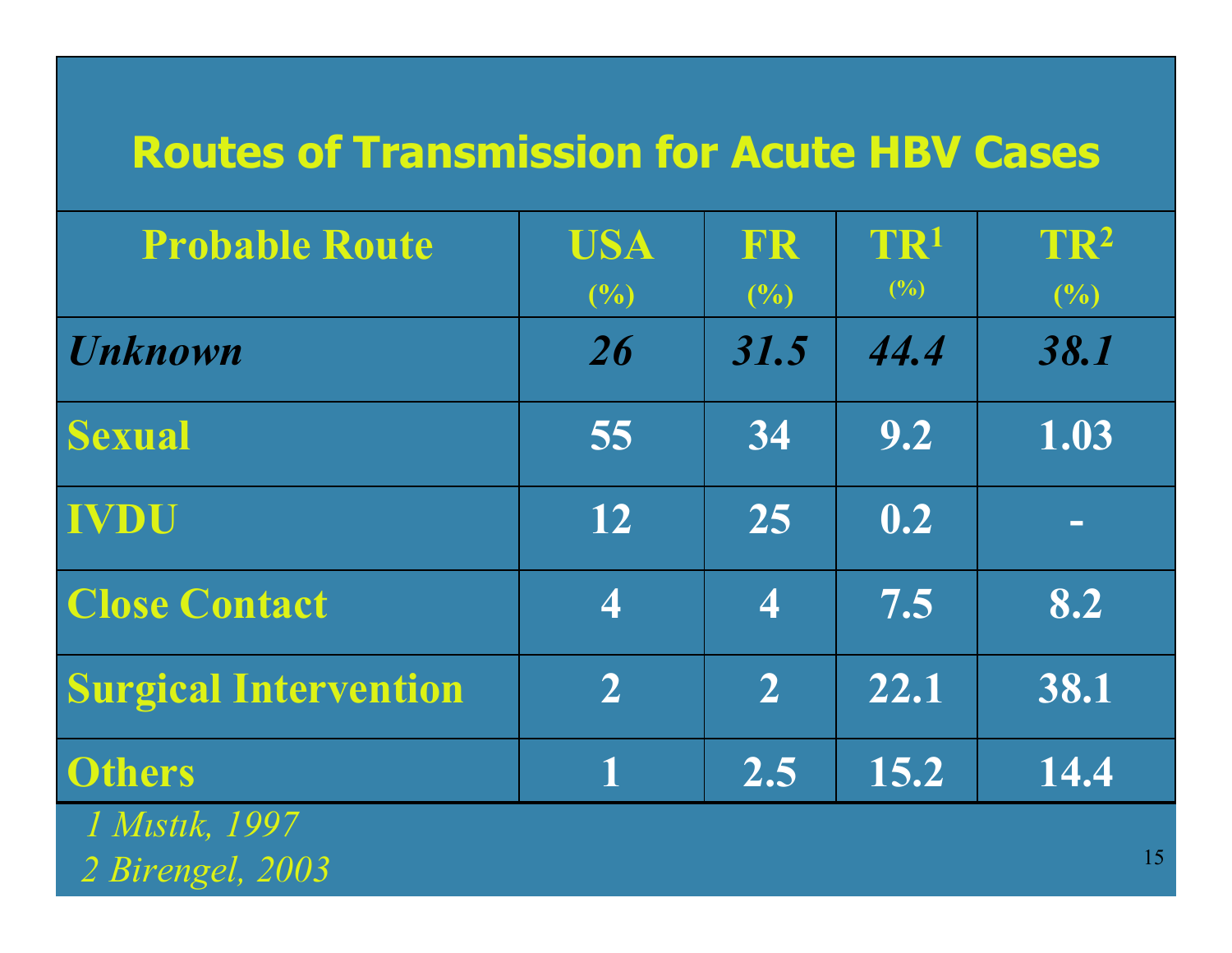# **HBsAg Positivity in Pregnant Woman in Various Regions, Turkey, 1990s**

| <b>City</b>         | <b>Study Group</b>           | N    | $HBSAg (+)$             |
|---------------------|------------------------------|------|-------------------------|
|                     |                              |      | $\frac{1}{2}$           |
| <b>Kayseri</b>      | Abacı IM et al., 1995        | 400  | 3.8                     |
| <i>istanbul</i>     | Cepni I et al., 1996         | 4078 | 4.4                     |
| <i><b>İzmir</b></i> | <b>Erensoy S et.al, 1996</b> | 760  | 4.2<br>(HBeAg %15)      |
| Denizli             | Kaleli I et al., 1997        | 312  | 7.7<br>$(HBeAg\%8.3)$   |
| <b>Sivas</b>        | Poyraz Ö et al., 1999        | 95   | 6.3<br>(HBeAg $\%$ 1.1) |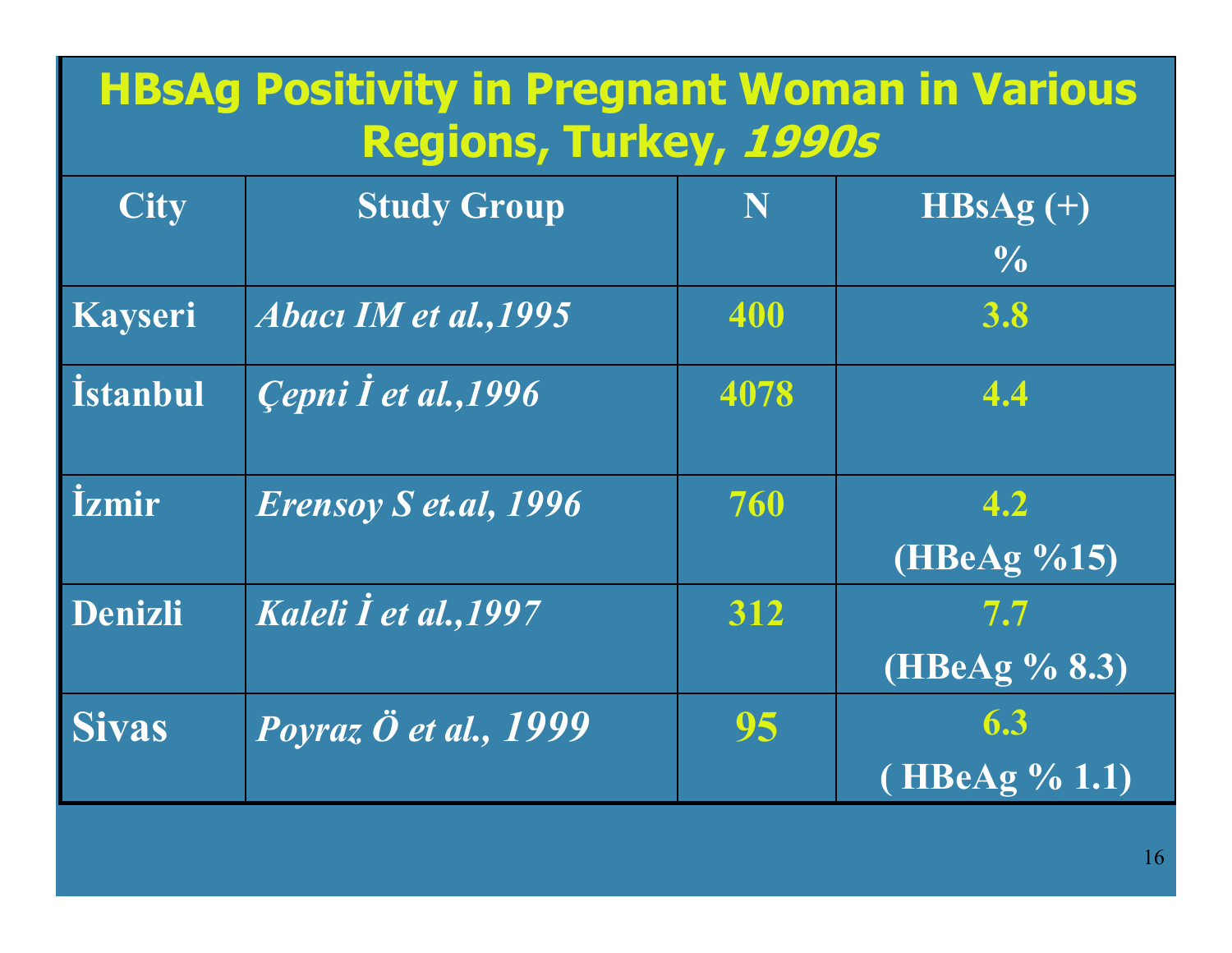## **HBsAg Positivity in Pregnant Woman in Various Regions, Turkey, 2000s**

| <b>City</b>       | <b>Study Group</b>             | N   | $HBSAg (+)$<br>$\frac{0}{0}$     |
|-------------------|--------------------------------|-----|----------------------------------|
| <b>Ankara</b>     | Biri et al., 2001              | 451 | $\overline{\mathcal{T}}$         |
| <b>Diyarbakır</b> | Turhanoğlu M et al., 2001      | 260 | 12.3<br>( <i>HBeAg</i> $\%$ 4.6) |
| <i>istanbul</i>   | Karaca <i>C</i> et al., 2003   | 460 | 4.7                              |
| <b>Sanliurfa</b>  | Harma M et al., 2003           | 136 | 7.3                              |
| <b>Afyon</b>      | <b>Yilmazer M et al., 2004</b> | 244 | 2.9                              |
| <b>Mersin</b>     | Börekçi G et al., 2004         | 114 | 3.5<br>17                        |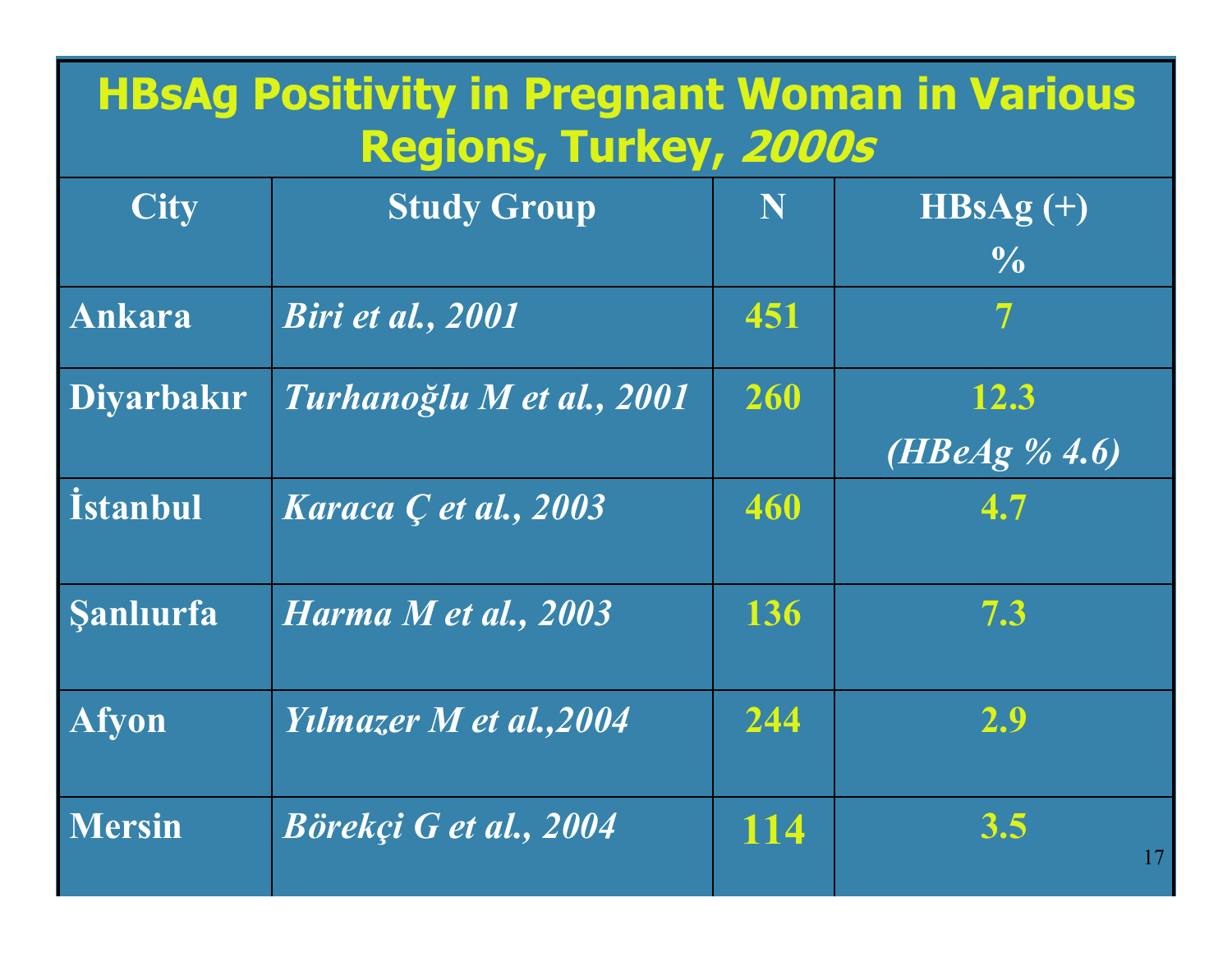#### **VACCINATION**

**EPI, 1991 WORLD HEALTH ASSEMBLY, 1992 WHO, 1994** 

THE GOAL?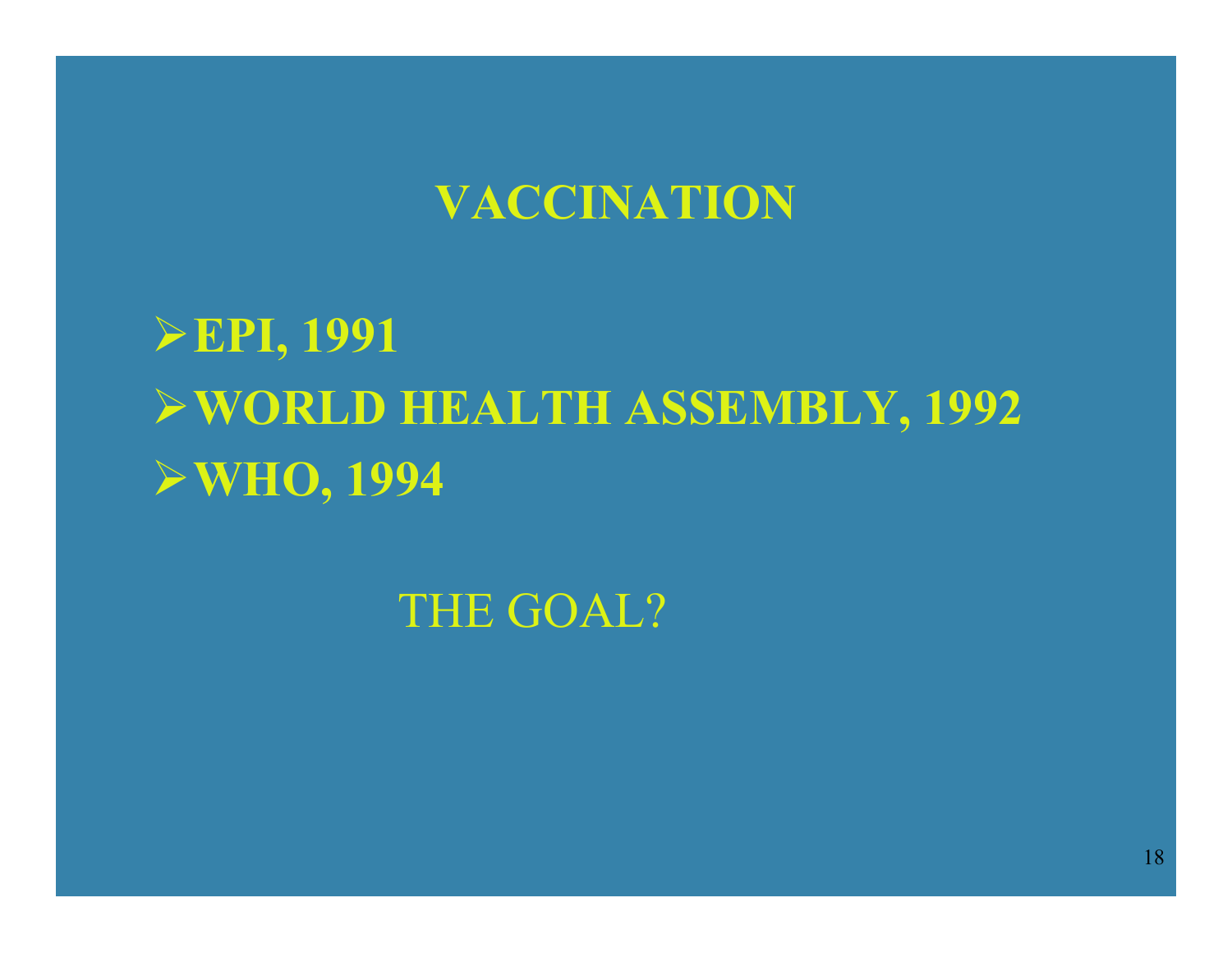#### Geographic Pattern of Hepatitis B Prevalence, 1997



#### Still a lot of high endemic regions to cover

Data as of 06/04/98

168 countries in the world have a universal hepatitis B programme by the end of 2005





may not yet be full agreement.

**YesNo**

June 2002

 $\Box$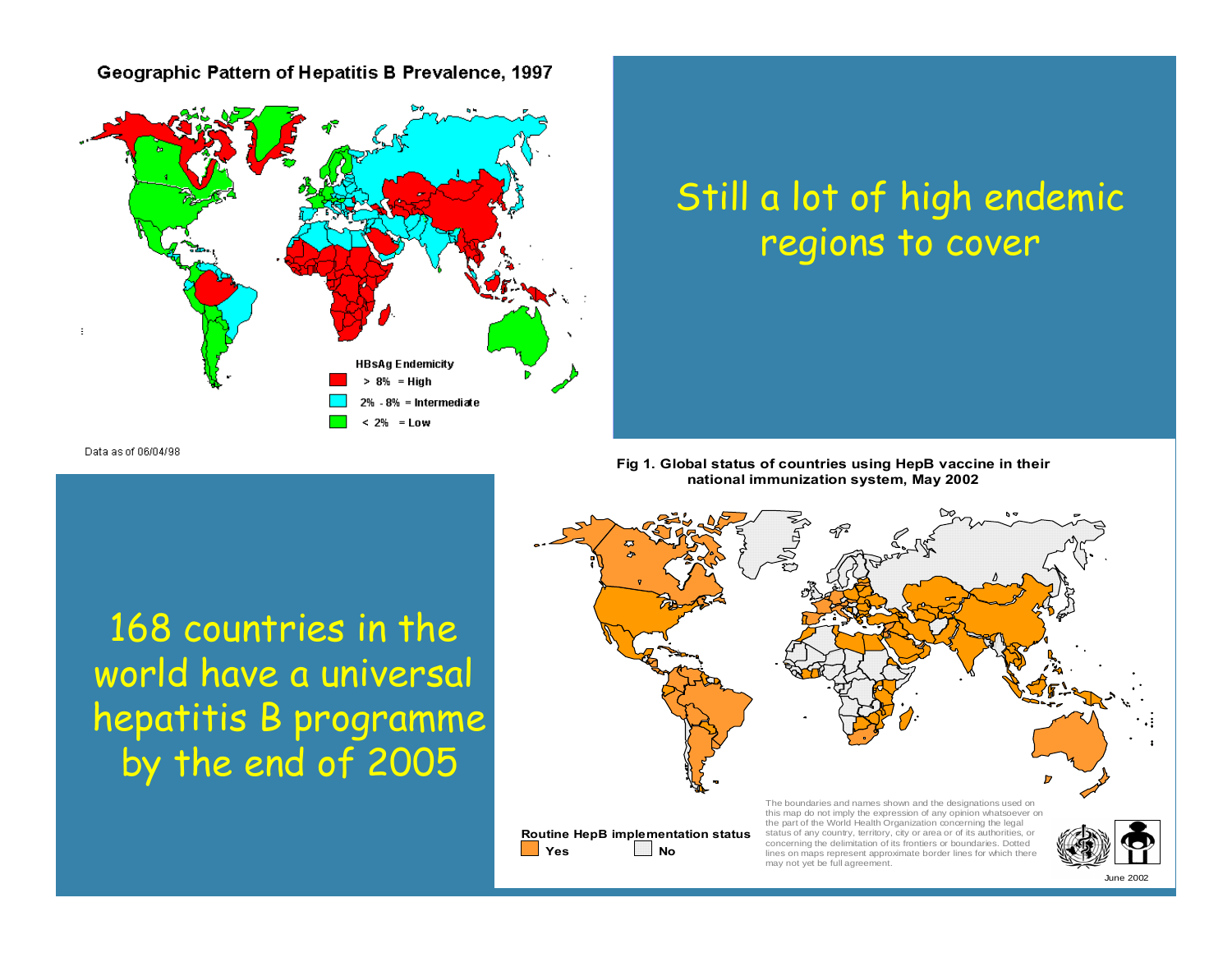#### **MoH Recommendations for HBV Immunization (1998)**

| 1. Alternative | <b>1. DOSE</b> | <b>At birth</b> |
|----------------|----------------|-----------------|
| (routine)      | <b>2. DOSE</b> | 3th month       |
| immunisation)  | 3. DOSE        | 9th month       |

|                           | <b>1. DOSE</b> | 3rd mont        |
|---------------------------|----------------|-----------------|
| 2. Alternative            | <b>2. DOSE</b> | 4th mont        |
| (Infants born outside     | 3. DOSE        | <b>9th mont</b> |
| <b>Health facilities)</b> |                |                 |

 **3rd month 4th month9th month**

| 3. Alternative    | 1. DOSE |
|-------------------|---------|
| (For infants $>3$ | 2. DOSE |
| month)            | 3. DOSE |

 **Anytime 1 mo.after the 1st 5 mo. after the 2nd**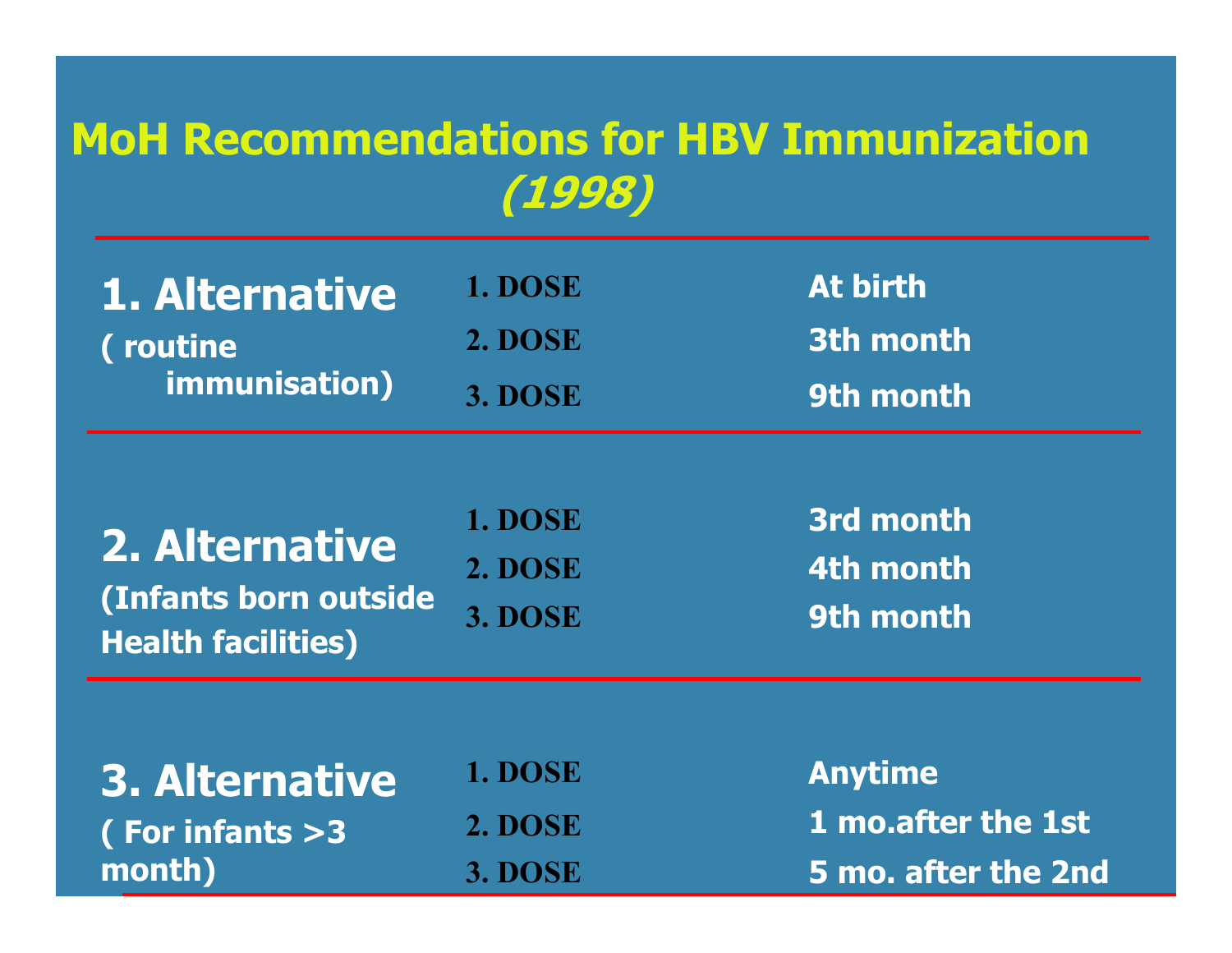# **MoH Recommendations for HBV Immunization (2003)**



| 3. Alternative        | 1. DOSE        | <b>Anytime</b>            |
|-----------------------|----------------|---------------------------|
| $($ For infants $>$ 3 | <b>2. DOSE</b> | <b>1 mo.after the 1st</b> |
| month)                | 3. DOSE        | 5 mo. after the 2nd       |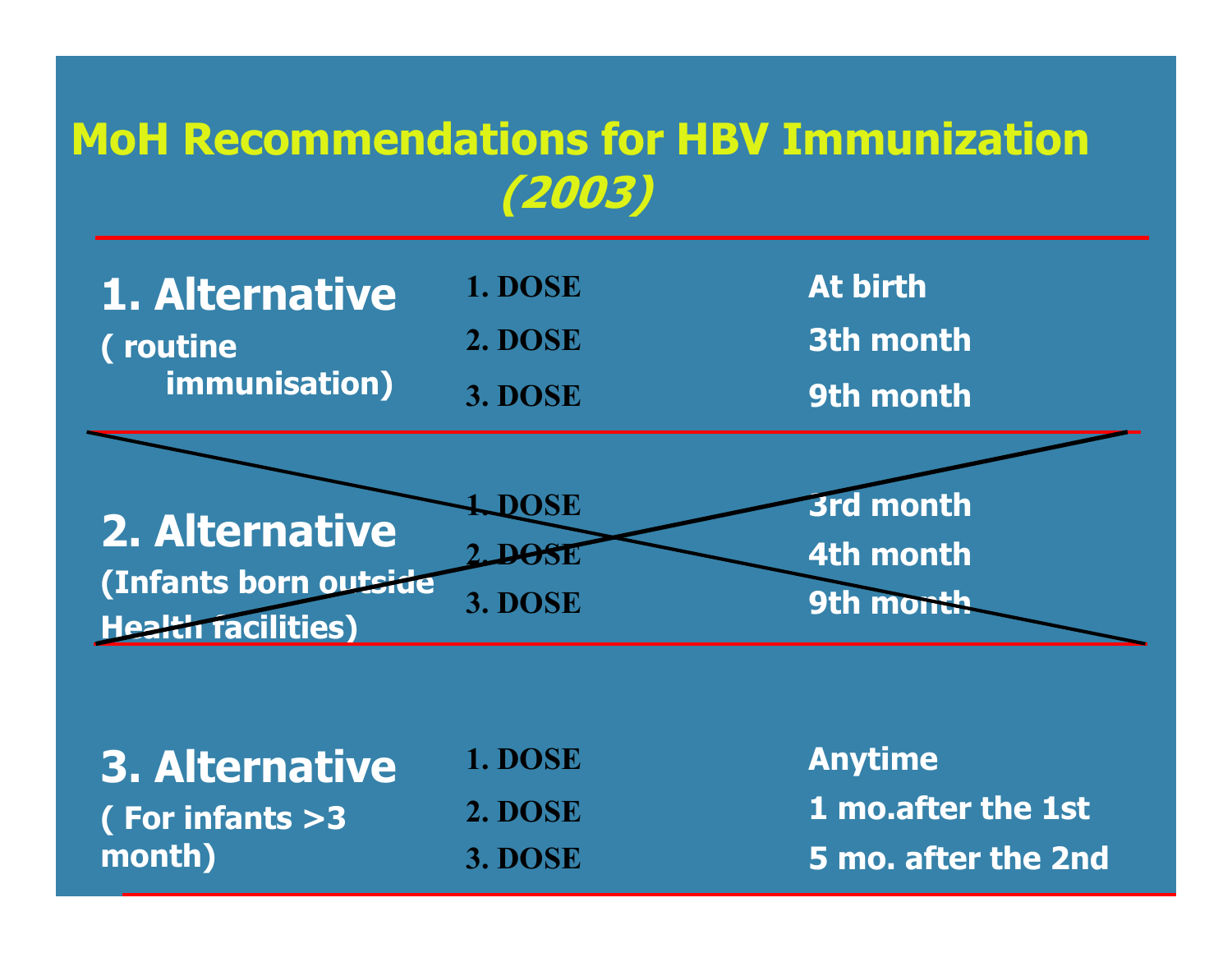# **Hep B Immunization Policy WHO European Region, 2004**

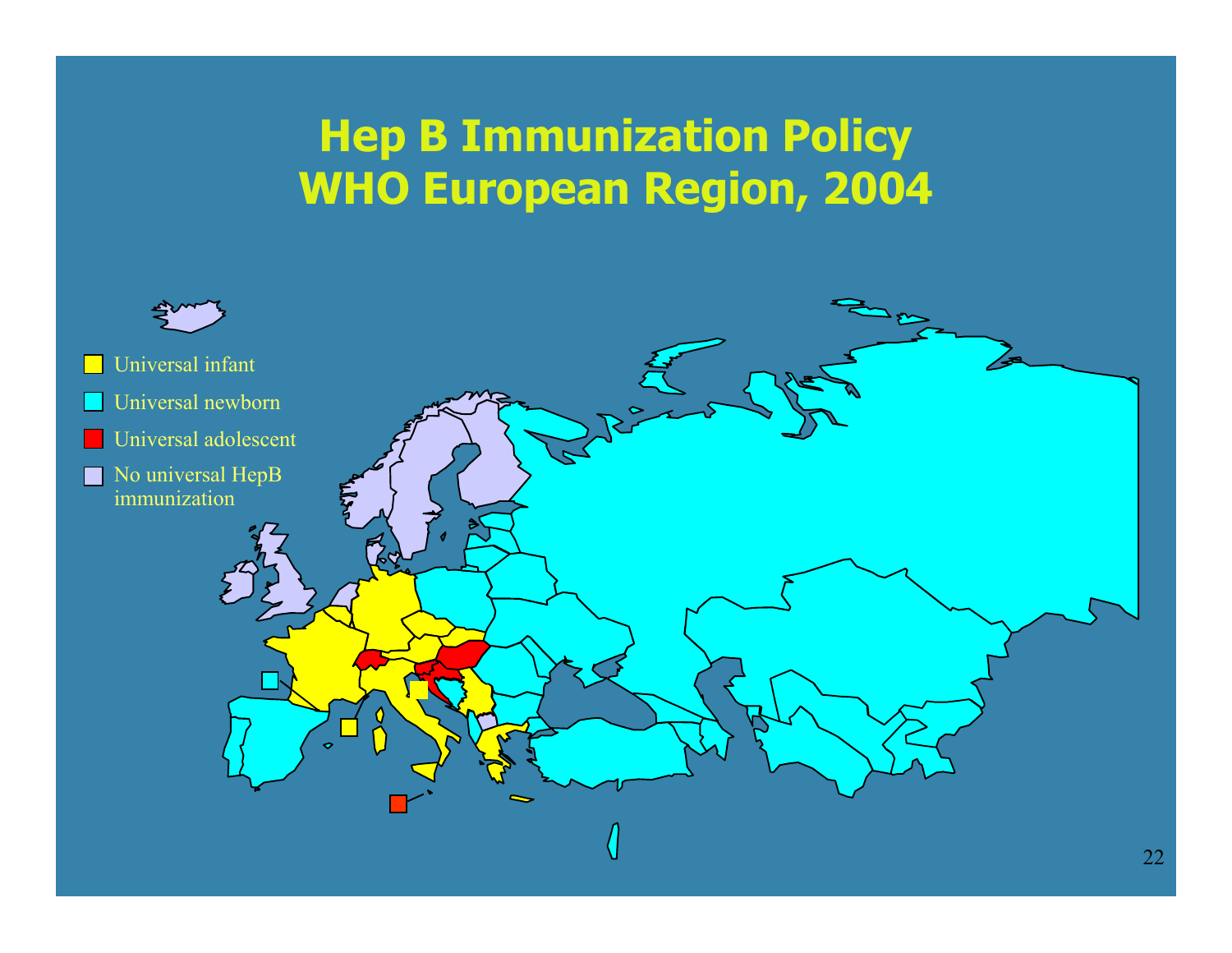# **MoH Recommendations for HBV Immunization** *(2006)*

 $\triangleright$  1st **<del>▶ 1st Dose → At birth</del> <del>▶ 2<sup>nd</sup> Dose → At the end of 2<sup>nd</sup> month**</del> **≽3<sup>rd</sup> Dose→At the end of 9<sup>th</sup> month** *and***≽ All Three Doses→For 8<sup>th</sup> Graders (15 years of age)**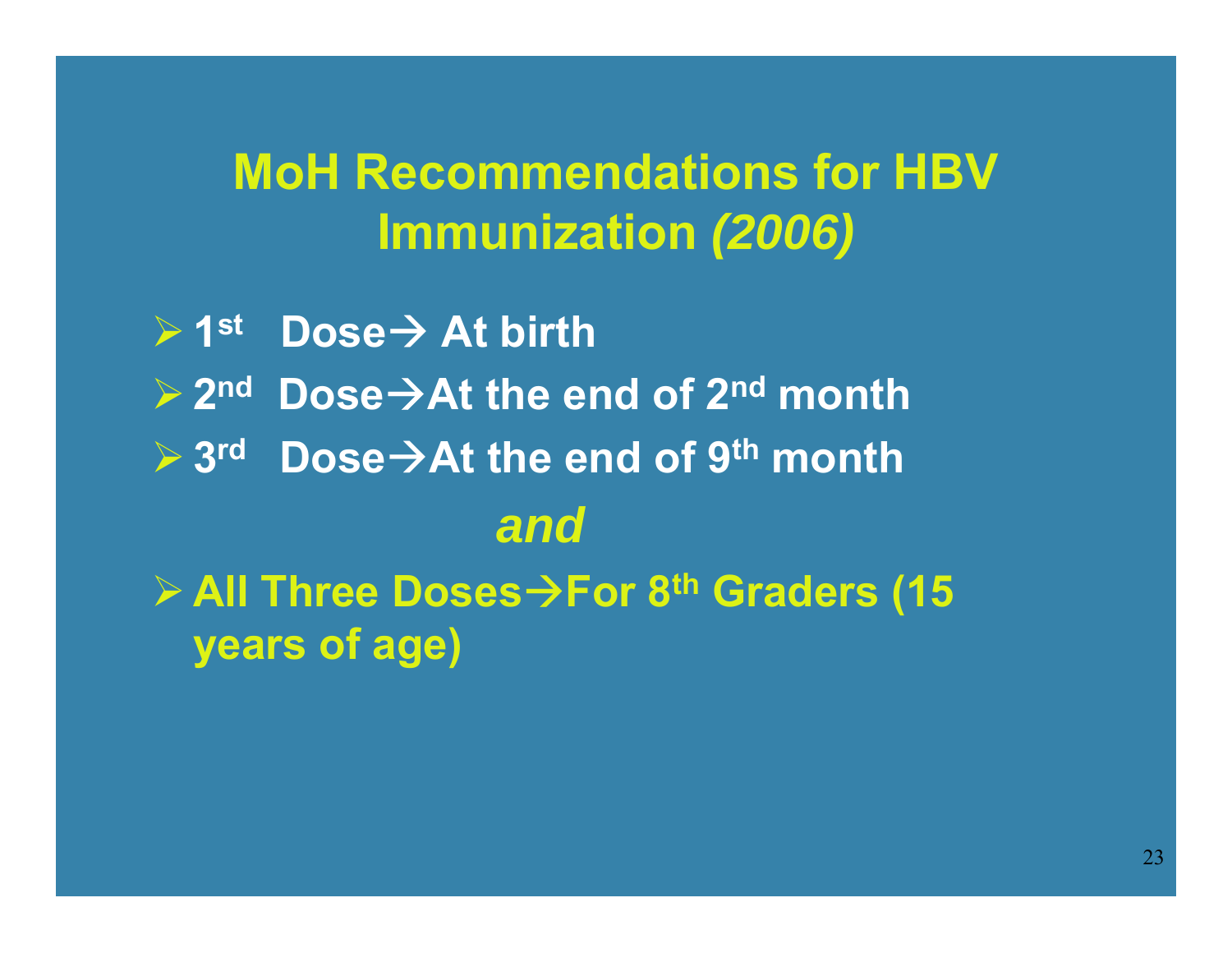#### **Hepatitis B Vaccination Coverage, 0 Age Group, Turkey, 1999-2004**

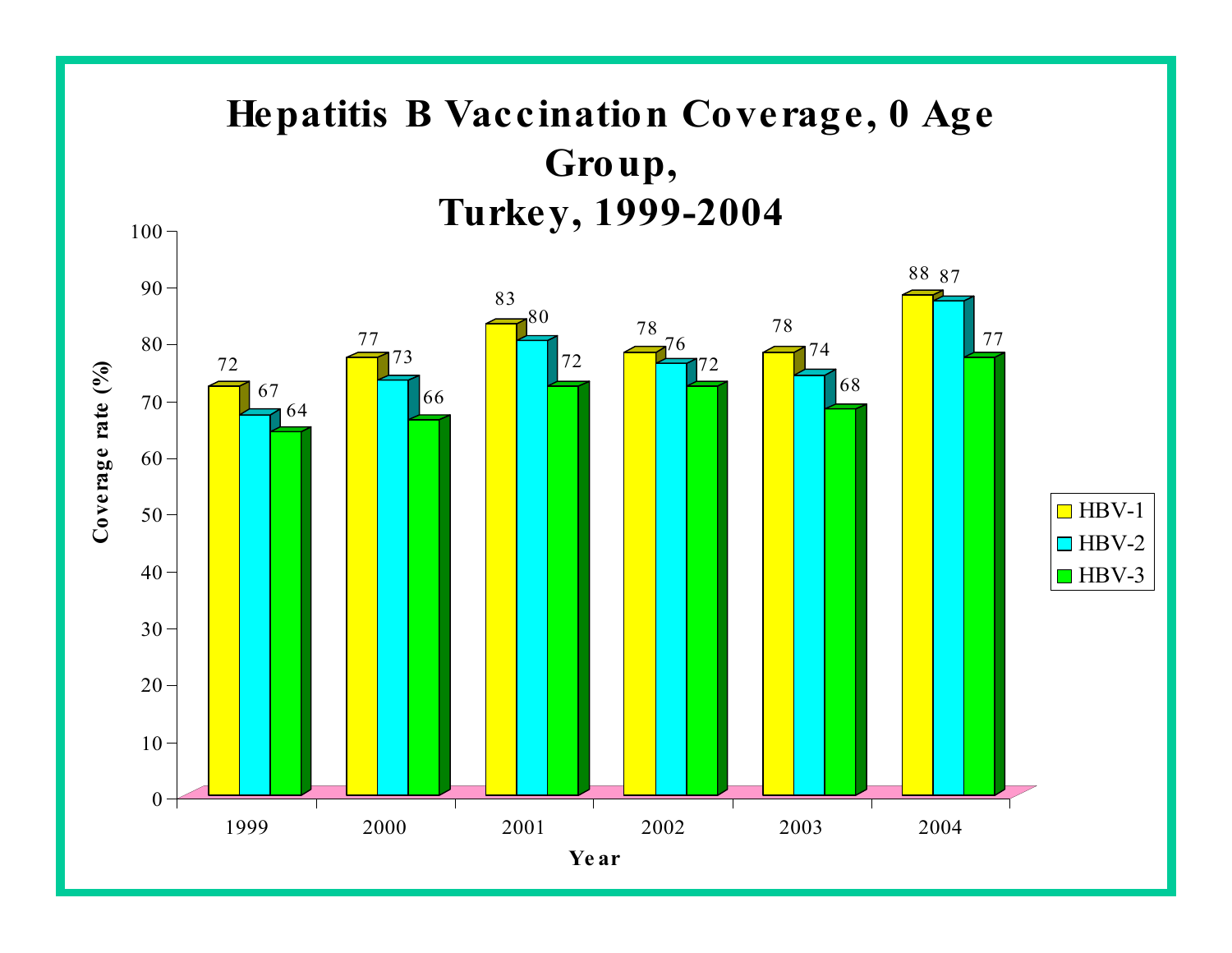#### **0 Age Group Vaccination Rates 2001-2005, Turkey ( MoH Vaccination)**

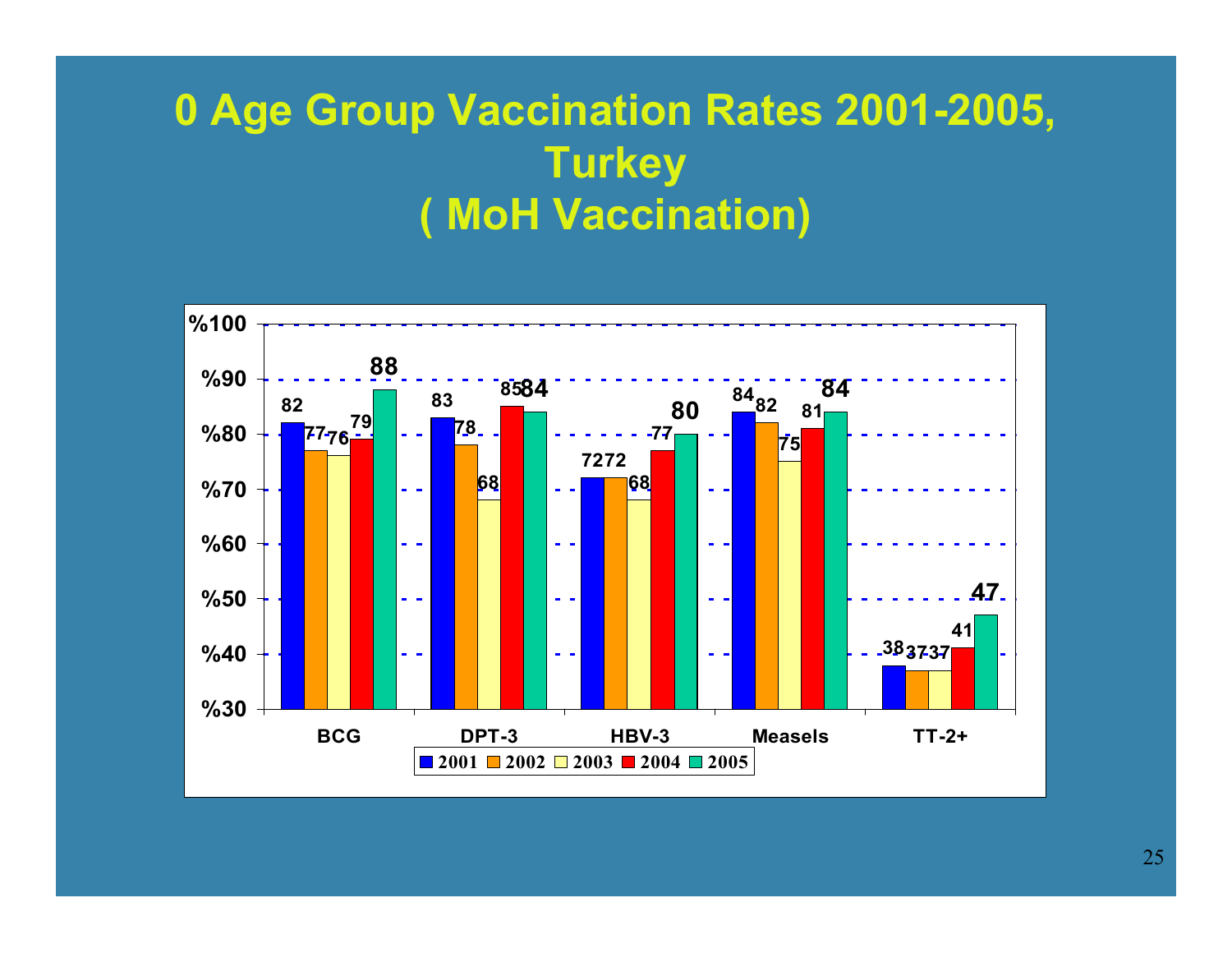# **Regional Rates for 3-dose-HBV Vaccination**